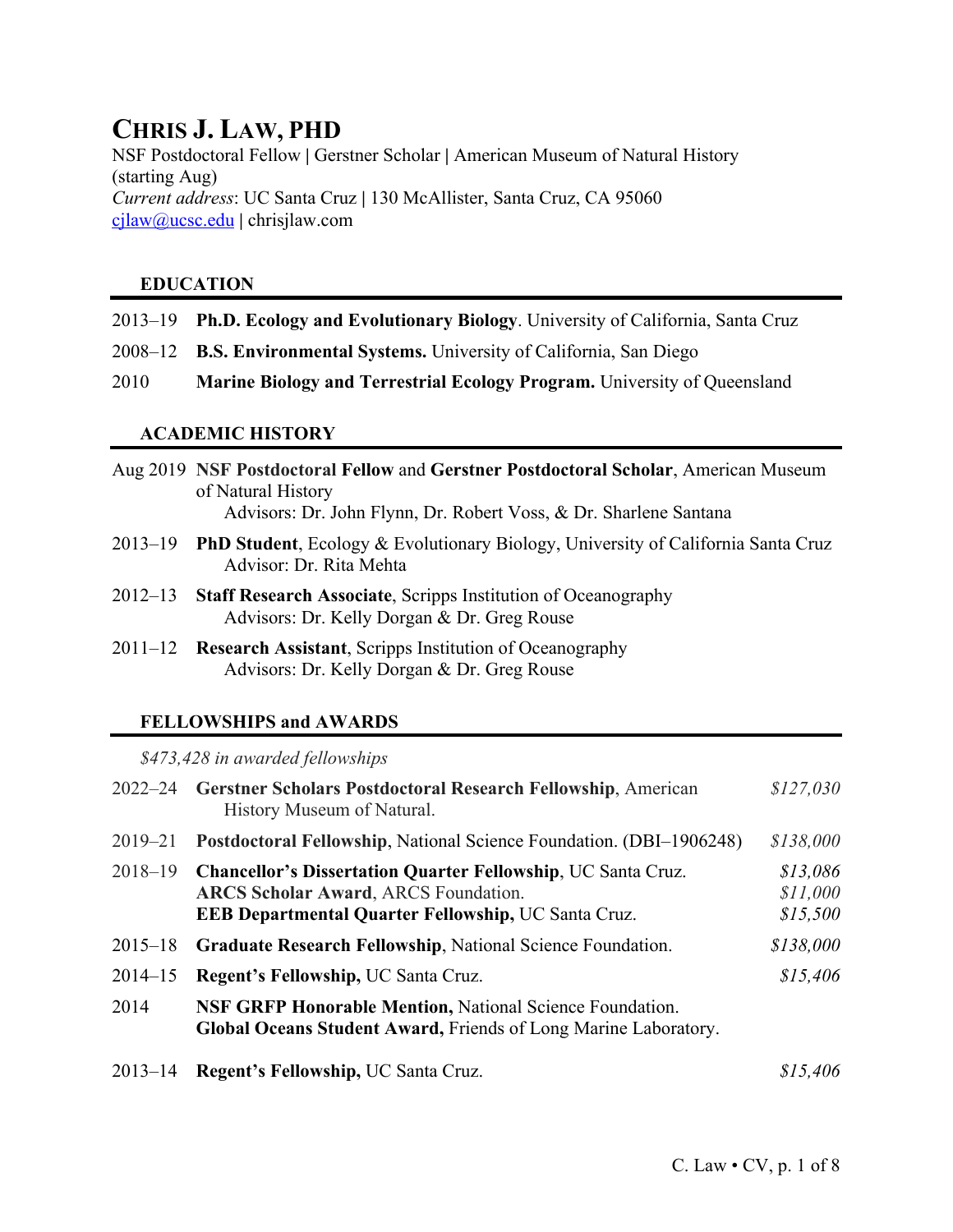#### **RESEARCH and TRAVEL GRANTS**

*\$72,544 in awarded funding for research and travel*

| 2019 | Graduate Student Association Travel Grant, UC Santa Cruz. [2013-2019]                                                                                                                                                                                                                                                  | \$2,234                                         |
|------|------------------------------------------------------------------------------------------------------------------------------------------------------------------------------------------------------------------------------------------------------------------------------------------------------------------------|-------------------------------------------------|
| 2018 | <b>Collections Study Award, Natural History Museum of Los Angeles County.</b><br><b>Student Travel Award, American Society of Mammalogists.</b><br>Graduate Fellowship in Marine Mammals, Rebecca & Steve Sooy Fund.                                                                                                   | \$1,175<br>\$400<br>\$3,500                     |
| 2017 | <b>Doctoral Dissertation Improvement Grant, National Science Foundation.</b><br>"DISSERTATION RESEARCH: The effects of sexual dimorphism on<br>morphological diversification of Musteloidea." Co-PIs: Law and Mehta<br>(DEB-1700989)                                                                                   | \$19,189                                        |
|      | Packard Endowment Grant, Packard Foundation.<br>"Linking feeding performance $\&$ energetics to dietary specialization $\&$<br>fitness in southern sea otters." Co-PIs: Law and Mehta.                                                                                                                                 | \$17,844                                        |
|      | Field Museum Visiting Scholarship, Field Museum.<br>Grant-in-Aid of Research, Society of Integrative & Comparative Biology.<br><b>IMC-12 Travel Grant</b> , American Society of Mammalogists.                                                                                                                          | \$1,520<br>\$1,894<br>\$1,250                   |
| 2016 | <b>James L. Patton Grant, American Society of Mammalogists.</b>                                                                                                                                                                                                                                                        | \$5,000                                         |
| 2015 | Research Grant, American Cetacean Society—Monterey Bay Chapter.<br><b>Collection Study Grant, American Museum of Natural History.</b><br>Rosemary Grant Student Grant, Society for the Study of Evolution.<br>Grant-in-Aid of Research, Sigma Xi.<br>Graduate Fellowship in Marine Mammals, Rebecca & Steve Sooy Fund. | \$1,500<br>\$700<br>\$1,800<br>\$700<br>\$5,500 |
| 2014 | Lerner Gray Fund, American Museum of Natural History.<br>Grant-in-Aid of Research, American Society of Mammalogists.<br>Myers Trust Grant, Myers Oceanographic & Marine Biology Trust.<br>Student Research Grant, Friends of Long Marine Laboratory.<br>*Chosen as one of the top two recipients                       | \$2,000<br>\$1,500<br>\$2,000<br>\$850          |
| 2013 | Graduate Fellowship in Marine Mammals, Rebecca & Steve Sooy Fund.                                                                                                                                                                                                                                                      | \$1,250                                         |
|      | Unfunded grant applications<br>2017 National Science Foundation Grant Division of Integrative Organismal Systems                                                                                                                                                                                                       |                                                 |

2017 **National Science Foundation Grant**, Division of Integrative Organismal Systems. "Collaborative Research: Anvil or Jaws: The biomechanics, safety, and profitability of using tools in the southern sea otter." Co-PIs: Mehta & Tinker. I wrote the first draft and contributed preliminary data collection and analyses. *Invited to submit full proposal*

#### **PEER-REVIEWD PUBLICATIONS**

**high school student mentee**; **undergraduate student mentee**

19) **Law CJ**. *In review*. Solitary meat-eaters: sexual selection and niche divergence drive sexual size dimorphism in terrestrial carnivorans. Target: *Scientific Reports*.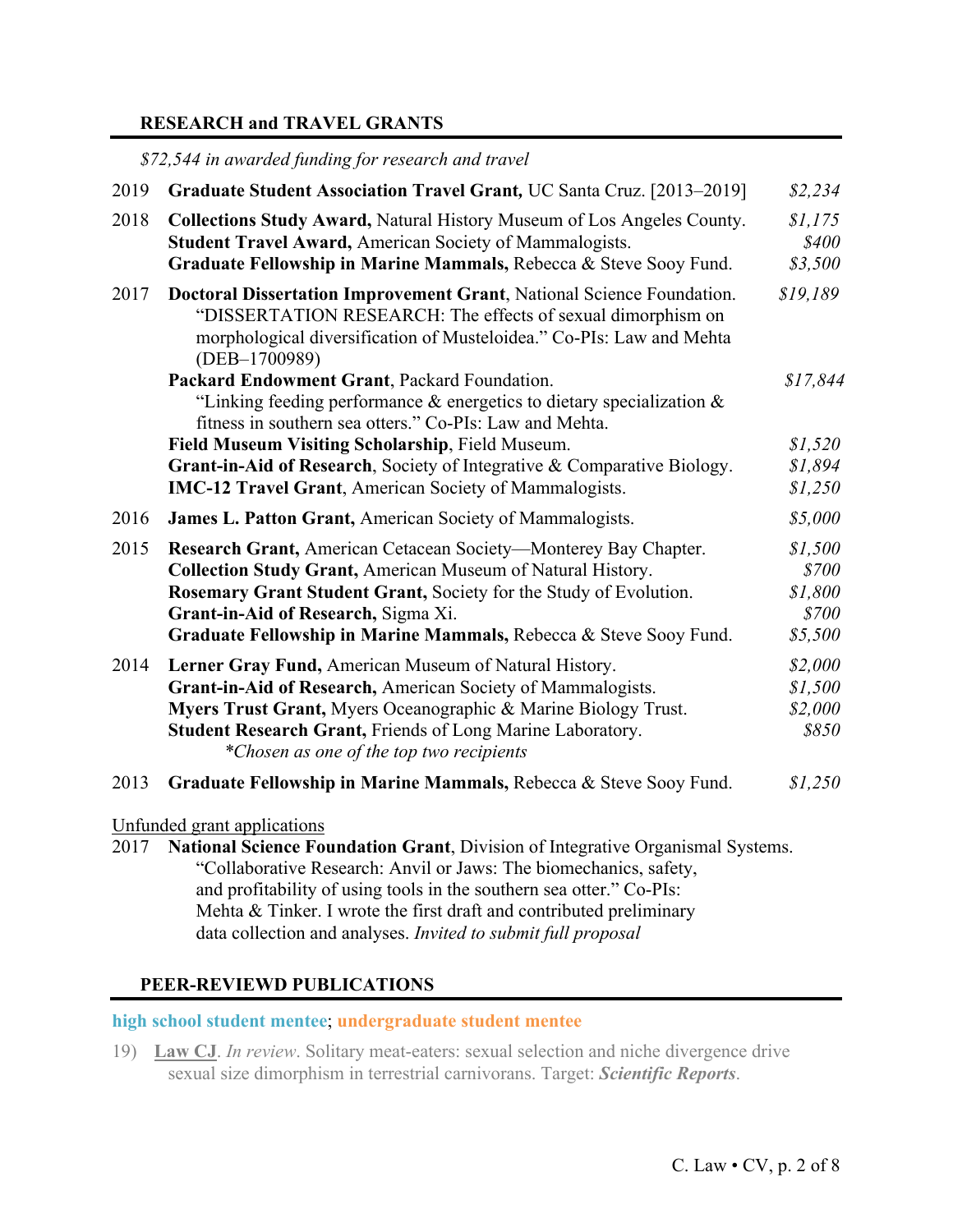- 18) **Law CJ** & Mehta RS. *Major revisions*. Dry versus wet and gross: Comparisons between the dry skull method and gross dissection-based modeling in bite force estimations. Target: *Zoomorphology.*
- 17) **Law CJ**. 2019. Evolutionary shifts in extant mustelid (Mustelidae: Carnivora) cranial shape, body size, and body shape coincides with the Mid-Miocene Climate Transition. *Biology Letters*. 15:20190155. *doi.org/10.1098/rsbl.2019.0155*
- 16) **Law CJ**, Slater GJ, & Mehta RS. 2019. Shared extremes by ectotherms and endotherms: body elongation in mustelids is associated with small size and reduced limbs. *Evolution.* 73:735–749. *doi.org/10.1111/evo.13702*
- 15) **Law CJ**, **Duran E**, **Hung N**, **Richards E**, **Santillan I**, & Mehta RS. 2018. Effects of diet on cranial morphology and biting ability in musteloid mammals. *Journal of Evolutionary Biology.* 31:1918-1931. *doi.org/10.1111/jeb.13385*
- 14) Higgins BA, **Law CJ**, & Mehta RS. 2018. Eat whole and less often: ontogenetic shift reveals size specialization on kelp bass by the California moray eel*, Gymnothorax mordax*. *Oecologia*. 188:875–887. *doi.org/10.1007/s00442-018-4260-x*
- 13) **Law CJ** & Mehta RS. 2018. Carnivory maintains cranial dimorphism between males and females: Evidence for niche divergence in extant Musteloidea. *Evolution.* 72:1950–1961. *doi.org/10.1111/evo.13514*
- 12) **Law CJ**, Slater G, & Mehta RS. 2018. Lineage diversity and size disparity in Musteloidea: testing patterns of adaptive radiation using molecular and fossil-based methods. *Systematic Biology.* 67:127–144. *doi.org/10.1093/sysbio/syx047*
- 11) **Jones K<sup>†</sup> & <u>Law CJ</u><sup>†</sup>**. 2018. Differentiation of craniomandibular morphology in two sympatric *Peromyscus* mice (Cricetidae: Rodentia). *Mammal Research*. 63:277–283. *doi.org/10.1007/s13364-018-0364-2* † Joint first authors
- 10) **Law CJ**. 2018. *Mustela sibirica* (Carnivora: Mustelidae). *Mammalian Species*. 50:109– 118. *doi.org/10.1093/mspecies/sey013*
- 9) Kienle SS, **Law CJ**, Costa DP, Berta A, & Mehta RS. 2017. Revisiting the behavioural framework of feeding in predatory aquatic mammals. *Proceedings of the Royal Society B*. 284:20171035. *doi.org/10.1098/rspb.2017.1035*
- 8) **Law CJ**, Baliga VB, Tinker MT, & Mehta RS. 2017. Asynchrony in craniomandibular development and growth in *Enhydra lutris nereis* (Carnivora: Mustelidae): Are southern sea otters born to bite? *Biological Journal of Linnean Society*. 121:420-438. *doi.org/10.1093/biolinnean/blw050*
- 7) **Hung N** & **Law CJ**. 2016. *Lutra lutra* (Carnivora: Mustelidae). *Mammalian Species*. 48:109–122. *doi.org/10.1093/mspecies/sew011*
- 6) **Law CJ**, Young C, & Mehta RS. 2016. Ontogenetic scaling of theoretical bite forces in southern sea otters (*Enhydra lutris nereis*). *Physiological and Biochemical Zoology.*  89:347-363. *doi.org/10.1086/688313*
- 5) **Law CJ**, **Venkatram V**, & Mehta RS. 2016. Sexual dimorphism of craniomandibular morphology in southern sea otters (*Enhydra lutris nereis*). *Journal of Mammalogy*. 97:1764-1773. *doi.org/10.1093/jmammal/gyw148*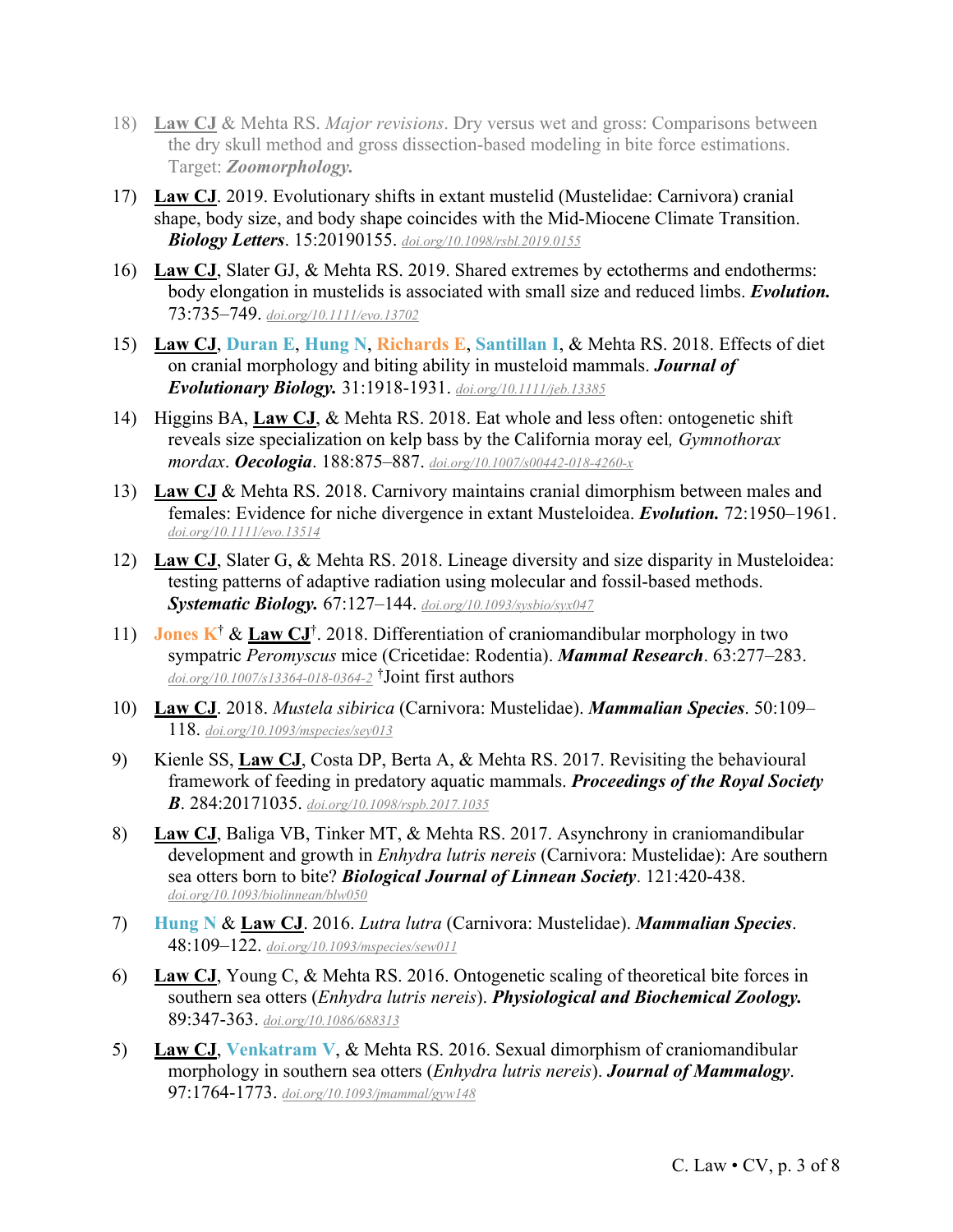- 4) Baliga VB & **Law CJ**. 2016. Cleaners amongst wrasses: phylogenetics and evolutionary patterns of cleaning behavior within Labridae. *Molecular Phylogenetics and Evolution*. 94:424-435. *doi.org/10.1016/j.ympev.2015.09.006*
- 3) **Law CJ**, Dorgan KM, & Rouse GW. 2014. Relating divergence in polychaete musculature to different burrowing behaviors: A study using Opheliidae (Annelida). *Journal of Morphology*. 571:548–571. *doi.org/10.1002/jmor.20237*
- 2) Dorgan KM, **Law CJ**, & Rouse GW. 2013. Meandering worms: Mechanics of undulatory burrowing in muds. *Proceedings of the Royal Society B*. 280:20122948. *doi.org/10.1098/rspb.2012.2948*
- 1) **Law CJ**, Dorgan KM, & Rouse GW. 2013. Validation of three sympatric *Thoracophelia* species (Annelida: Opheliidae) from Dillon Beach, California using mitochondrial and nuclear DNA sequence data. *Zootaxa*. 3608:67–74. *doi.org/10.11646/zootaxa.3608.1.4*

# **INVITED BOOK REVIEWS**

1) **Law CJ**. Submitted. Book review of *Biology and Conservation of Musteloids* by David W. Macdonald, Chris Newman, and Lauren A. Harrington. The Quarterly Review of Biology.

# **TEACHING EXPERIENCE**

#### **University of California, Santa Cruz**

Co-instructor: **Comparative Vertebrate Anatomy Lab** (Fall 2017); **Comparative Vertebrate Anatomy Lab** (Summer 2017)

Guest lecturer: **Comparative Vertebrate Anatomy Lab** (Spring 2019); **Functional Anatomy** (Spring 2017); **Mammalogy** (Fall 2015); **Development and Physiology** (Fall 2015); **Biology of Marine Mammals** (Spring 2015); **Comparative Vertebrate Anatomy Lab** (Fall 2014)

Teaching Assistant: **Marine Mammals** (Spring 2015); **Comparative Vertebrate Anatomy Lab** (Fall 2014); **Development & Physiology** (Spring 2014)

## **STUDENTS MENTORED**

#### **Undergraduate Researchers. student co-author**

Mentored 9 UCSC undergraduate students: **Ana Moreland** (Jun 2018–Apr 2019); **Carly Sanchez** (Jun–Sept 2018); **Parker Kaye (**Sept 2017–Mar 2018); **Jennilyn Stenske** (June 2017–present); **Ekai Richards** (Jan–Aug 2017); **Sam Sambado** (Jan–Apr 2017); **Kaz Jones (**Sept 2016–June 2017); **Meghan Yap-Chiongco** (Aug 2016–Jun 2017); **Shohei Burns (**Mar–Aug 2014)

#### **Science Internship Program. student co-author**

Mentored 5 high school students: **Emma Duran (**June–Aug 2017); **Isaac Santillan (**June– Aug 2017); **Anna Wadhwa (**June–Aug 2016); **Vikram Venkatram (**June–Aug 2015); **Nancy Hung (**June–Aug 2014)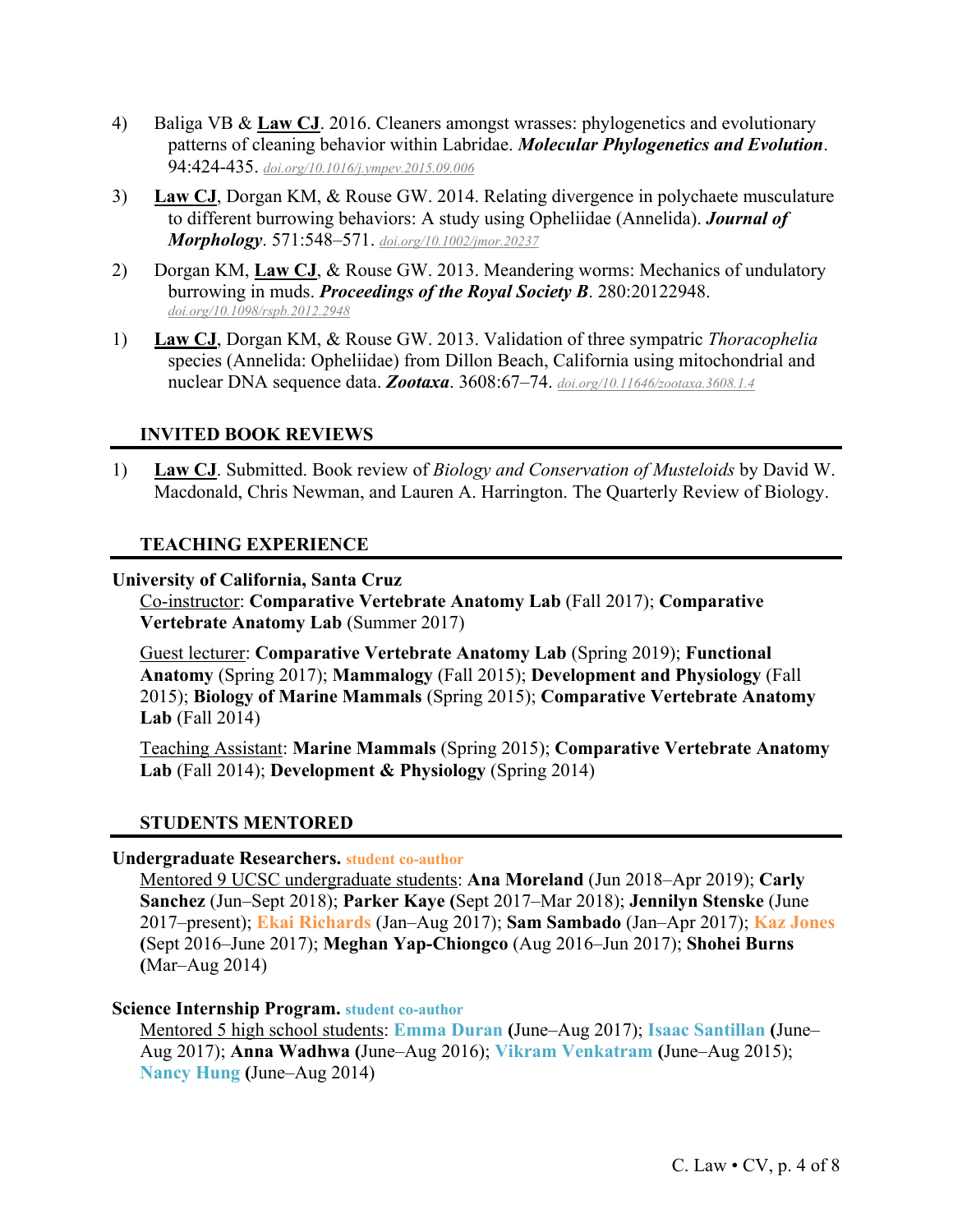#### *Cultivamos Excelencia* **Program**

Mentored 2 community college students: **Jasmin Lara** (Sept 2018–June 2019); **Joanna Gonzalez Lugo** (Sept 2018–June 2019)

**Small Mammal Undergraduate Research in the Forest (SMURF) Program** (2015–2019) Trained and supervised 52 SMURF interns in mammal trapping: **Jasmin Regalado** (Apr– June 2019), **Filippa Erixon** (Apr–June 2019), **Jamie Becher** (Apr–June 2019), **Olivia Wilms** (Apr–June 2019), **Josue Lopez** (Apr–June 2019), **Maria Zepeda** (Apr–June 2019), **Marie Gredell** (Apr–June 2019), **Christina Olague** (Apr–June 2019), **Amanda Smith** (Jan– Mar 2019), **Ari Statler** (Jan–Mar 2019), **Giselle Wendt** (Jan–Mar 2019), **Ishana Shukla** (Jan–Mar 2019), **Linnea Gullikson** (Jan–Mar 2019), **Lucy Malamud-Roam** (Jan–Mar 2019), **Nicholas Bergeron** (Jan–Mar 2019), **Vanessa Cortez** (Jan–Mar 2019), **Gabby Reynosa (**Sept–Jun 2019); **Maggie Choi (**Sept–Dec 2018); **Ray Hunter (**Sept–Dec 2018); **Benji Le (**Sept–Dec 2018); **Freddy Manzarez (**Sept–Dec 2018); **Shelby Thompson (**Sept– Jun 2019); **Jingyun Wu (**Sept–Dec 2018); **Samantha Abarca (**Apr–June 2018); **Lia Del Vecchio (**Apr–June 2018); **Maggy Feng (**Apr–June 2018); **Esmeralda Reyes (**Apr–June 2018); **Ciera Castillo (**Jan–Apr 2018); **Noelle Duerwald (**Jan–Apr 2018); **Shaun Kehrmeyer (**Jan–Apr 2018); **Samuel Sacco (**Jan–Apr 2018); **Samantha Gautreaux (**CSMB, Jan–Apr 2018); **Jazmin Rios (**CSMB, Jan–Apr 2018); **David Castaneda (**Sept–Dec 2017); **Aaron Gormley (**Sept–Dec 2017); **Sabrina Sanchez (**Sept–Dec 2017); **Kaz Jones** (Sept 2016–June 2017); **Jessica Elgersma** (Sept 2016–June 2017); **Deanna Rhoades** (Sept 2016–June 2017); **Carly Sanchez** (Sept 2016–June 2018); **Jazzmin Ilas** (Sept 2016–June 2017); **Sami Akiba** (Sept 2016–June 2017); **Isabelle Panza** (Sept 2016–June 2017); **Megan Pasternak** (Sept 2016–June 2017); **Erin Huntsinger** (Sept 2016–June 2017); **Ilona Wilde** (Sept 2016–June 2017); **Tatiana Delgadillo** (Sept 2016–Dec 2016); **Ana Moreland** (Sept 2016–Dec 2016); **Aliya Cacanindin** (Sept 2016–Dec 2016); **Ethan Slattery** (Sept 2016–Dec 2016); **John Ahrens** (Sept 2016–Dec 2016); **Natalie Neff** (Sept 2015–June 2017)

## **RELEVANT RESEARCH EXPERIENCE**

## **Museum Collections Work**

- *Collection visits (8 institutions):* American Museum of Natural History; California Academy of Sciences; Field Museum; Kansas University Natural History Museum; Natural History Museum of Los Angeles County; National Museum of Natural History; UC Berkeley Museum of Vertebrate Zoology; UC Santa Cruz Norris Center for Natural History
- *Loans (12 institutions):* Academy of Natural Sciences of Drexel University; University of Washington Burke Museum; Cornell University Museum of Vertebrates; Denver Museum of Nature and Sciences; Florida Museum of Natural History; Louisiana Museum of Natural History; Museum of Comparative Zoology; Moore Laboratory of Zoology; Museum of Southwestern Biology; Texas Cooperative Wildlife Collection; University of Arkansas Collections Facility; University of Michigan Museum of Zoology.

## **Field Experience**

*UC Santa Cruz Natural Reserve, CA, USA*. Trapped and tagged small mammals for longterm population study. [2015–2019].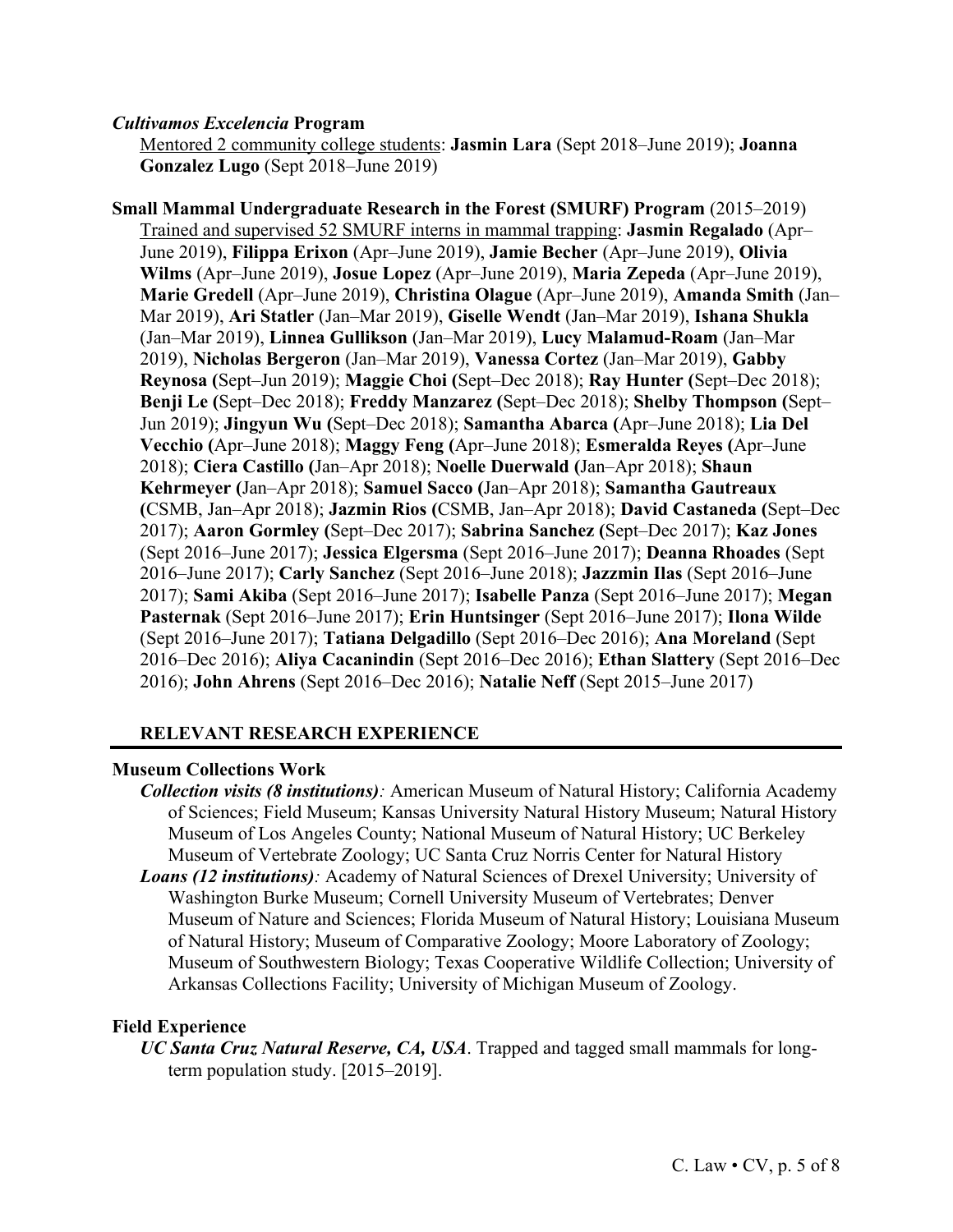- *Fort Ord Natural Reserve, CA, USA*. Trapped and tagged small mammals for long-term population study. [2015–2019].
- *Catalina Island, CA, USA*. Trapped, tagged, and collected moray eels for morphological analyses and long-term population. [2015, 2016, 2018, 2019]. Locations: Catalina Island, CA, USA; Rancho los Pinos, Baja California, Mexico
- *Rancho los Pinos, Baja California, Mexico*. Trapped, tagged, and collected moray eels for morphological analyses and long-term population. [2019].
- *San Juan Island, WA, USA*. Trapped and collected marine invertebrates for biomechanical analyses and accession in Scripps Institution of Oceanography collection [2010–2012].
- *San Diego, CA, USA*. Trapped and collected marine invertebrates for biomechanical analyses and accession in Scripps Institution of Oceanography collection [2010–2012].

# **PROFESSIONAL SERVICE**

#### **Research Mentor**

- 2018–19 *Cultivamos Excelencia* Community College Research Program
- 2015–19 Small Mammal Undergrad Research in Forest (SMURF) Program
- 2014–17 Science Internship Program (SIP)

## **Reviewer for Scientific Journals**

Functional Ecology, Evolution, Journal of Mammalogy, Proceedings of the Royal Society B, Biological Journal of the Linnean Society, Journal of Experimental Biology, Journal of Mammalian Biology, Journal of Zoology

## **SCIENCE COMMUNICATION**

# **K–12**

| 2019 | Presenter. Watsonville Wetlands Watch, CA                             |
|------|-----------------------------------------------------------------------|
| 2018 | <b>Presenter.</b> Boys and Girls Clubs of Santa Cruz County, CA.      |
| 2017 | Presenter. Ocean Explorers Summer Camp, Seymour Center, CA            |
| 2016 | Presenter. Ocean Explorers Summer Camp, Seymour Center, CA            |
| 2014 | <b>Presenter.</b> Science Alive Workshop, Gavilan College, Gilroy, CA |

## **Public Talks**

2018 **Presenter.** Coastal Student Awards Celebration. 2015 **Presenter.** Citizen Science at the Santa Cruz Public Libraries. **Presenter.** Annual Sea Otter Awareness Week.

## **INVITED SEMINARS**

2019 **Santa Clara University.** Biology Department Seminar. *Individuals to Clades: Examination of intraspecific and interspecific variation in sea otters and other charismatic musteloids.* 

**University of California, Davis.** Center for Population Biology Seminar. *The ecomorphology and evolution of sea otters and other musteloids*.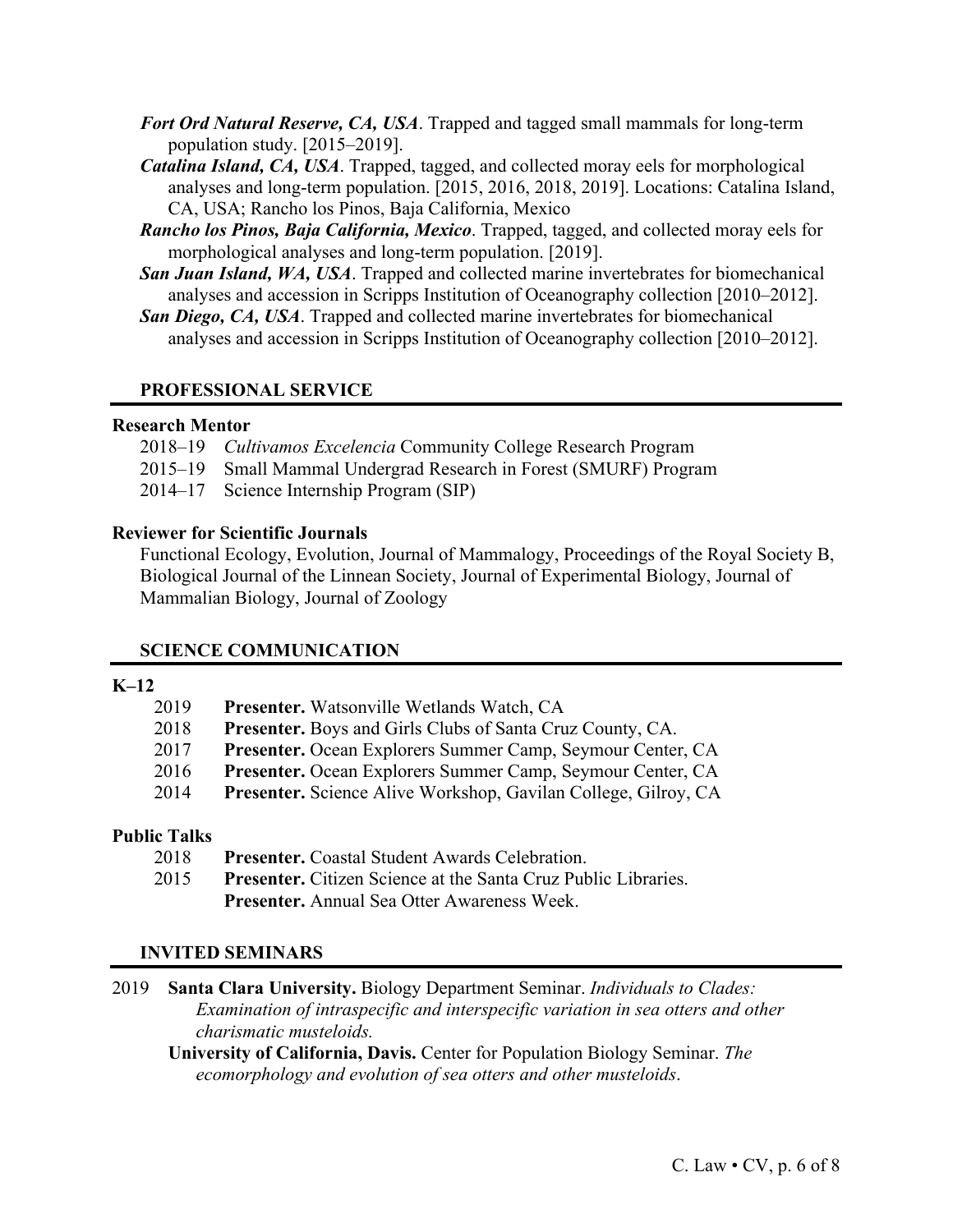#### **INVITED WORKING GROUPS**

2019 **National Science Foundation Rules of Life: Forecasting and Emergence in Living Systems (RoL:FELS) Working Group**. *Reciprocal illumination between ecology and biomechanics: evolution, integration, and constraint*. PIs: Tim Higham and Lara Ferry.

## **CONTRIBUTED PRESENTATIONS**

#### **high school student mentee**; **undergraduate student mentee**

- 2019 **Law CJ** & Mehta RS. Carnivory maintains cranial dimorphism between males and females: Evidence for niche divergence in extant Musteloidea. 2019 Society for Integrative and Comparative Biology Annual Meeting, Tampa, FL. 1.4.19.
	- **Law CJ**, **Duran E**, **Hung N**, **Richards E**, **Santillan I**, & Mehta RS. Cranial shape differences do not translate to bite force differences between musteloids with distinct dietary ecologies. 2019 Society for Integrative and Comparative Biology Annual Meeting, Tampa, FL. 1.4.19.
- 2018 **Law CJ**, Slater G, & Mehta RS. Shared extremes by ectotherms and endotherms: body elongation in mustelids is associated with small size and reduced limbs. 2018 American Society of Mammalogists Annual Meeting, Manhattan, KS. 6.27.18.
	- Maresh JL, Corl A, Costa DP, & **Law CJ**. Predictors of metabolic rates in aquatic mammals. 2018 American Society of Mammalogists Annual Meeting, Manhattan, KS. 6.26.18.
	- **Law CJ**, Tinker T, & Mehta RS. Strike force in tool using otters. Sea Otter Research Update Meeting, Santa Cruz, CA. 3.20.18.
	- **Law CJ**, Slater G, & Mehta RS. Small and slender: evolutionary shifts towards elongate body plans within Mustelidae. 2018 Society for Integrative and Comparative Biology Annual Meeting, San Francisco, CA. 1.4.18.
	- Mehta RS, **Law CJ**, **Duran E**, **Hung N**, **Richards E**, **Santillan I**. Effects of diet on the evolution of bite force in adult musteloids. 2018 Society for Integrative and Comparative Biology Annual Meeting, San Francisco, CA. 1.6.18.
	- Higgins BA, **Law CJ**, & Mehta RS. Functional Ecology of the California moray eel (*Gymnothorax mordax*): dietary breadth and bite force over ontogeny. 2018 Society for Integrative and Comparative Biology Annual Meeting, San Francisco, CA.1.6.18.
	- Maresh JL, Corl A, Costa DP, & **Law CJ**. Predictors of metabolic rates in aquatic mammals. 2018 Society for Integrative and Comparative Biology Annual Meeting, San Francisco, CA.1.5.18.
- 2017 **Law CJ**, Slater G, & Mehta RS. Lineage diversity and size disparity in Musteloidea: testing patterns of adaptive radiation using molecular and fossil-based methods.  $12<sup>th</sup>$ Annual Mammalogical Congress, Perth, Western Australia. 7.14.17.
	- Law CJ & Mehta RS. Evolution of sexual dimorphism in musteloid crania. 12<sup>th</sup> Annual Mammalogical Congress, Perth, Western Australia. 7.10.17.